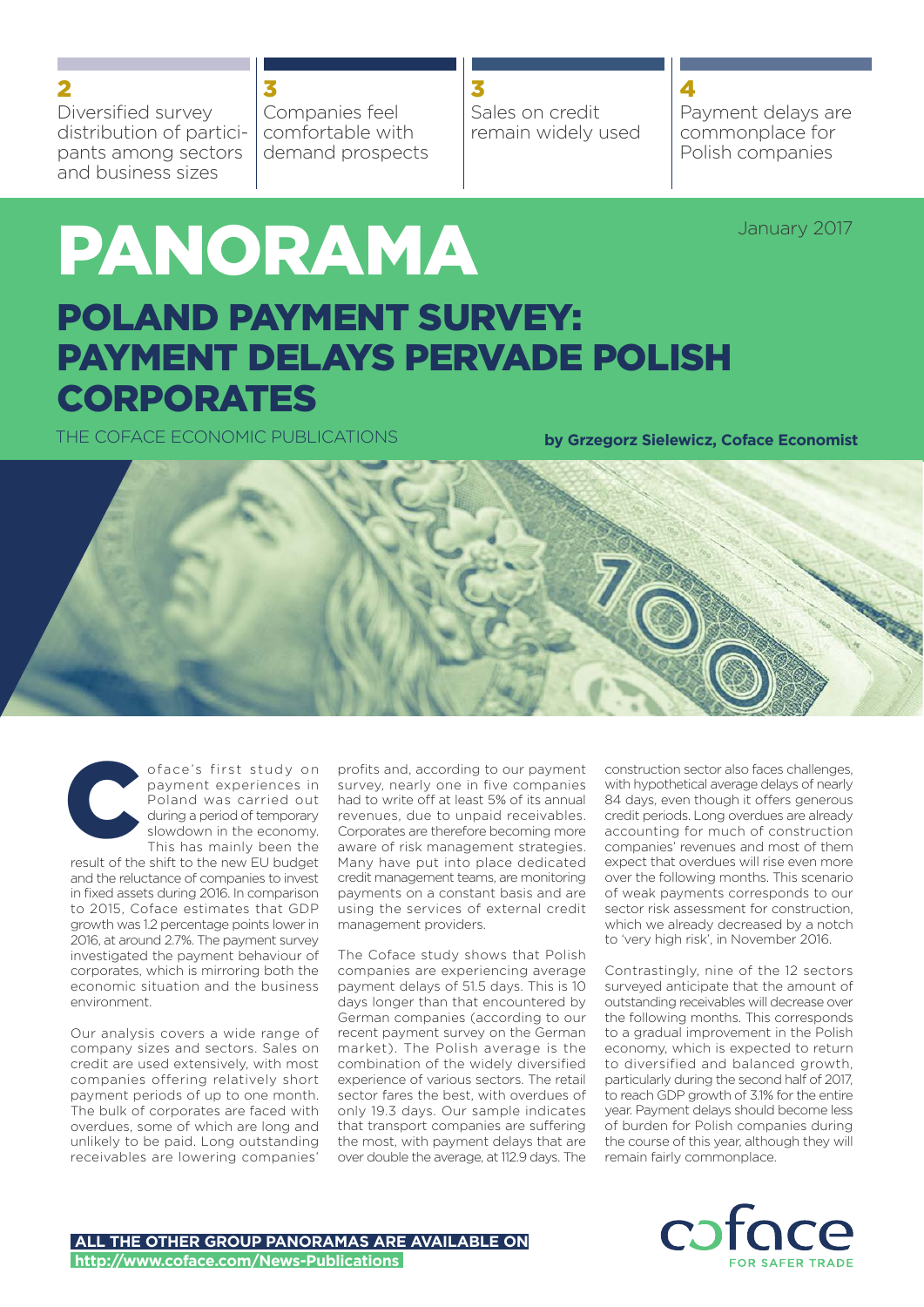#### **DOSSIER**



**Grzegorz SIELEWICZ** Group Coface Economist based in Warsaw

"While, sales on credit are commonly used by Polish companies and many offer generous payment terms, they are still unable to avoid delays. Coface's survey reveals that nearly a quarter of Polish companies are faced with overdues that exceed due dates by at least three months."

### DIVERSIFIED SURVEY DISTRIBUTION OF PARTICIPANTS AMONG SECTORS AND BUSINESS SIZES 1

A total of 267 companies, from a variety of sectors, participated in Coface's first study on payment experiences in Poland (payment survey). The survey was conducted in November and December 2016. The majority of companies that participated operate in a B2B (business to business) format, although for 6% of respondents, B2G (business to government) is their main source of revenues. Nevertheless, the data collected confirmed that most of the surveyed companies work with both business and state clients. They were therefore able to share their payment experiences of receivables from the private and public sectors. Among the surveyed companies, 32% represent manufacturing industries, 35% the trade sector and nearly 33% the services sector. In more detail, the chemicals, construction and agro-food sectors are strongly represented in the survey,

each with a 13% share. They are followed by the ICT (8.4%), pharmaceuticals (8.4%), automotive (8.0%), energy (6.8%) and transportation sectors (6.5%). The full list of core business sectors in the survey are shown in chart 1.

In terms of company sizes in the payment survey, medium sized and large companies each accounted for 35% , while small companies took a 25% share and micro entities represented 5%. The sample covered by Coface shows that the bulk of companies mainly generate their turnover on the Polish domestic market. Only 9% generate 50% or more of their turnover from export business. Nevertheless, for one in five respondents, exports account for at least 30% of sales, making their dependence on external demand relatively strong.



#### **Chart 1:**

Sectors of surveyed companies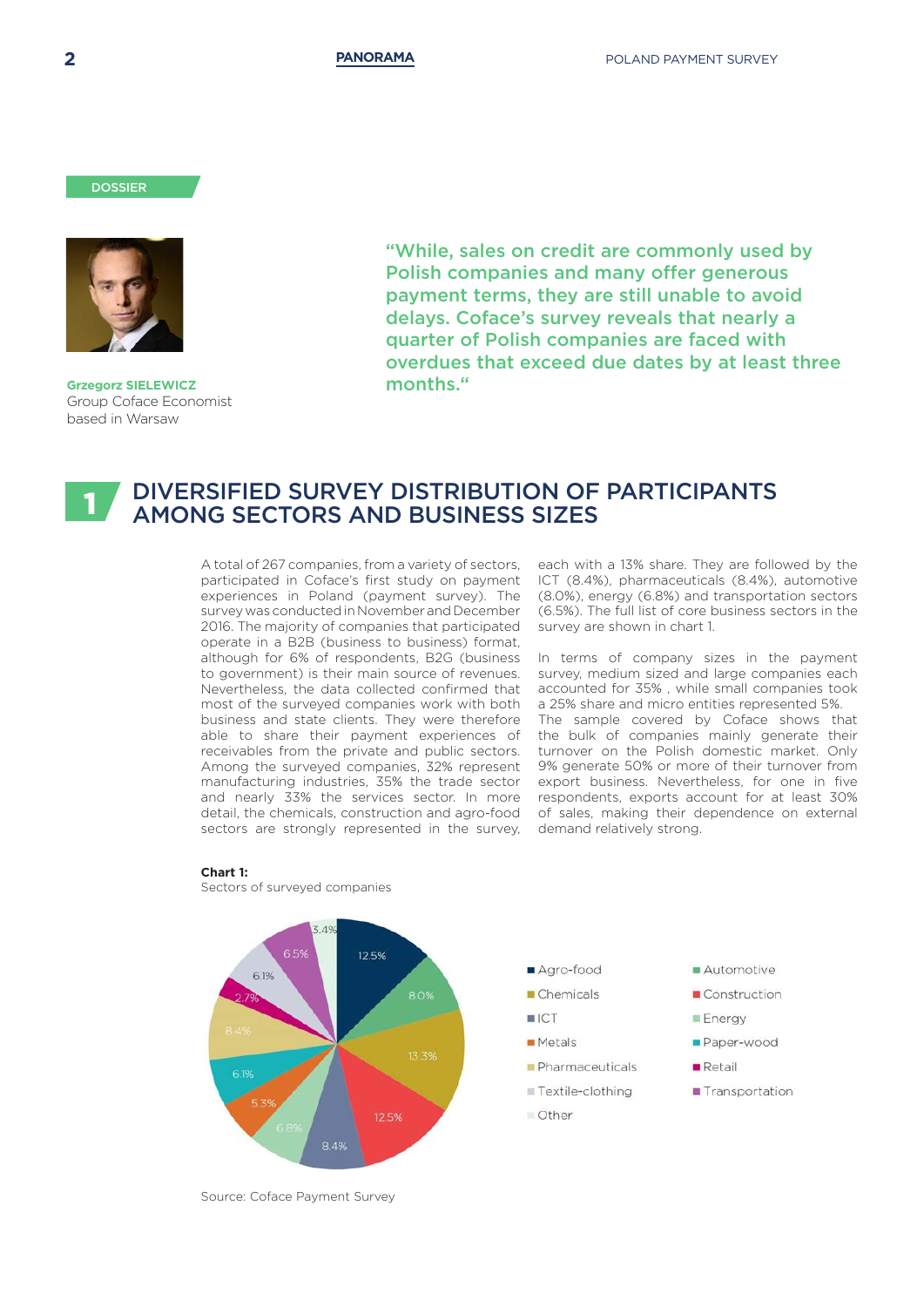## 2 COMPANIES FEEL COMFORTABLE WITH DEMAND PROSPECTS

Although companies did feel the effects of the slowdown in Poland's economic growth last year. it has not had devastating results. While almost a half of the surveyed companies recorded decreased sales of products and services over the last six months, only 30% of businesses noted lower profitability. Most of the respondents believe that the slowdown is a short-lived one, with 40% expecting to see an increase in sales over the next 6 months and higher profitability anticipated by 54%. In a sectorial split, an improvement in sales is particularly expected by the retail, energy, textileclothing and automotive sectors. By contrast,

#### **Chart 2:**

Future sales by business segment



Source: Coface Payment Survey

the transportation, metals, ICT and construction sectors forecast lower sales in the next 6 months. While most sectors experienced lower turnover during the previous 6 months, the assessment for the future is brighter. The transport and pharmaceutical sectors are the only ones where there are more companies that anticipate a fall than an increase in sales over the coming months.

Despite Poland being the largest economy in the CEE region, with a strong base of potential consumers and increased growth expected this year, companies are widening their scope from just the domestic market. The exports to GDP ratio has been gradually rising in recent years, to pass the 50% mark last year. The payment survey reveals that 52% of companies intend to develop Poland as their main market in the next 6 months. The remainder will focus on foreign markets, particularly in other EU countries (41% of respondents), such as Germany and the United Kingdom (7.4% and 6.8%, respectively), as well as other CEE countries including the neighbouring Czech Republic and Slovakia (7% each). Despite the contraction of Russia's economy and the official embargo imposed on selected merchandise, this market is still viewed as an opportunity by 11.5% of the companies interested in foreign expansion. These include transport companies and other sectors whose services can usually command a more profitable market in Russia than in Western Europe. The increased openness of Polish businesses to overseas operations is confirmed by their willingness to expand to foreign destinations such as in Asia and other 'global locations', as indicated in the survey.

## 3 SALES ON CREDIT REMAIN WIDELY USED

Granting of credit periods is a common practice among Polish businesses, as indicated by over 45% of the surveyed companies. Nearly 12% of respondents stated that they have confidence in their counterparts and are therefore willing to offer them sales on credit. Other reasons for the wider use of credit periods include client requests for sales on credit, market competition and the possibilities for using third parties to mitigate risks (such as credit management services). Polish companies are, however, aware of the risks related to offering sales on credit. Most of the companies surveyed have written terms and conditions of business related to credit periods. Only 1.5% of companies never use such terms, while 62% of companies always do. In most cases, credit management issues are managed by a dedicated credit management department (43% of surveyed companies), although these tasks can be managed by other departments, such as finance (34%), or sales (19%).

The most widely-used tools for mitigating payment risks include assessments of the counterpart's financial situation, payment monitoring, credit insurance and debt collection. Other precautions taken are listed below, in chart 3.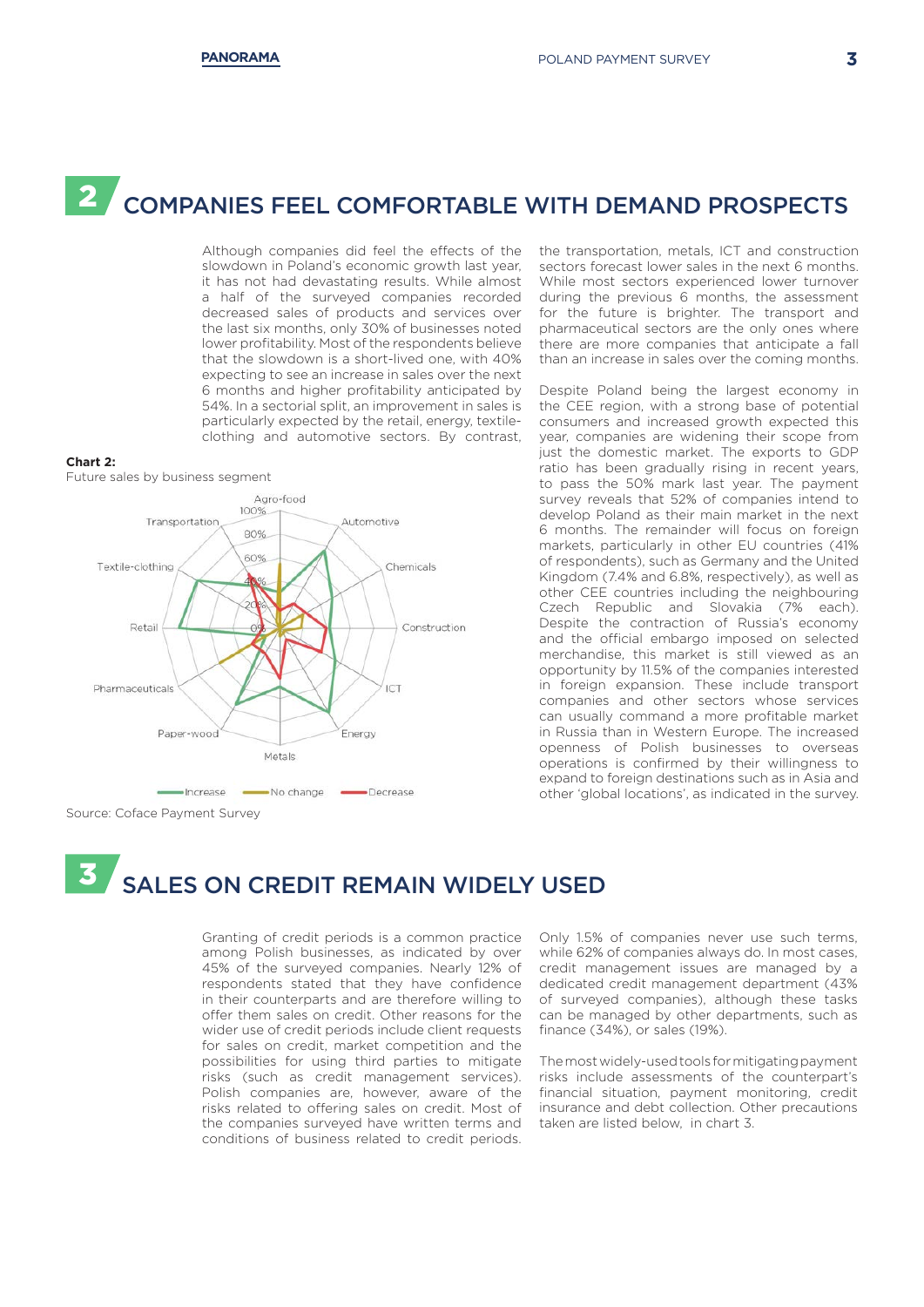#### **Chart 3:**

Precautions undertaken by companies to protect against payment risks (several answers possible)

Assessment of client financial situation



#### **Chart 4:**

Average and maximum credit periods (shares in total)



Source: Coface Payment Survey

In the breakdown of credit periods granted by Polish companies to their clients, short periods predominate. Almost half of the surveyed companies impose average credit periods of up to 30 days. 66% of companies offer credit periods of up to 60 days.

While the shortest terms account for the biggest share in average credit periods, the case for maximum credit periods is different. 23% of companies indicated that they offer maximum periods of 91 to 120 days, while 42% offer credit periods exceeding 120 days.

In a sectorial split, the most restrictive sectors (those with a majority of sales on the shortest credit periods, of up to 30 days) are textilesclothing (81% with the shortest credit periods), agro-food (76%), retail (71%), automotives (67%) and energy (67%). Sectors which are the most generous in offering long average credit periods include transportation (53% with credit periods of more than 90 days), metals (43%) and construction (30%).

## PAYMENT DELAYS ARE COMMONPLACE FOR POLISH **COMPANIES**

#### **Chart 5:**

Average payment delays (shares in total)



Source: Coface Payment Survey

The Polish economy's good fundamentals and fair (although flattening last year) growth have not been sufficient to make business conditions shine. Payment delays are standard practice and most (64%) experience payment delays of up to 60 days, with the share of delays exceeding 90 days at nearly 24% and long overdues of above 150 days at nearly 10%.

Coface's experience has shown that around 80% of outstanding receivables will not be fully paid at all, once the payment delay exceeds six months. Almost 4% of Polish companies report this type of long outstanding receivables. Moreover, these overdues do not just concern one-off invoices. Receivables with payment dates of more than 6 months old account for a sizeable share of companies' turnovers. These overdues represent more than 10% of turnover for 20% of the surveyed companies.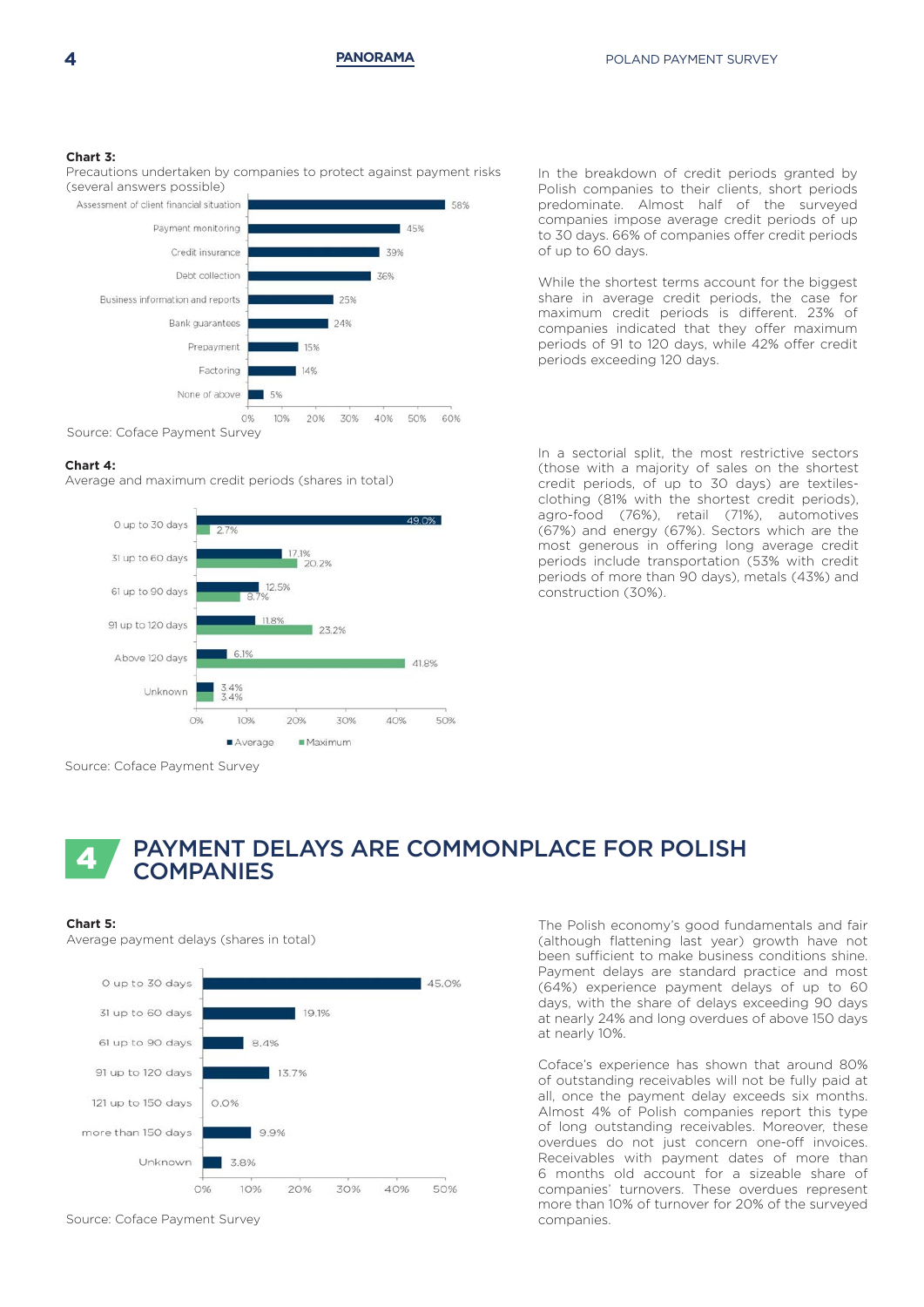When analysing sectors, long overdues are a particular challenge for the construction and transport sectors. Both sectors suffer from a substantial part of their turnover being engaged in overdues. Receivables overdue by more than 6 months account for at least 10% of turnover in the energy (50% of surveyed companies),

construction (42%) and pharmaceutical (32%) sectors. These overdues are having consequences for companies' liquidity situations. 82% of companies with outstanding receivables experienced cash flow difficulties (and of these, 18% of respondents reported that this is an ongoing problem for them).

#### **Chart 6:**

Average payment delays per sector



Source: Coface Payment Survey

As performed for the Coface Germany Payment Survey<sup>1</sup>, we have calculated hypothetical terms of payment delays in respective sectors. The following assumptions were made: the simple mean values used for the individual time categories are 15, 45, 75, 105 and 135 days, while a hypothetical average value of 180 days is used for the category of over 150 days. These are the bases for the calculation of a weighted average, according to response frequencies in the individual categories. This method leads to an average value of 51.5 days for all companies surveyed. In the subsequent step, values are compared for all sectors.

#### **Chart 7:**

Hypothetical terms of payment delays (figures in days)



Source: Coface Payment Survey

<sub>1</sub><br>Coface Panorama: Germany Corporate Payment Survey 2016, August 2016 2 Coface Panorama: Barometer of sector risks in the world, November 2016

Some sectors are suffering from delays in payments which are significantly above the average. First and foremost among these is the transportation sector, with payment delays of more than double the average in our sample, at 112.9 days. The construction, energy, automotive and chemicals sectors are also experiencing above average payment delays. The problem of outstanding receivables is particularly detrimental to the transportation and construction sectors, as they not only experience the longest delays but also offer the most generous credit periods. In contrast, retail is outperforming other sectors in terms of payment delays, as it reports average overdues of "only" 19.3 days.

By comparison, companies in Germany report payment delays of 41.5 days (10 days shorter than Polish ones). The poorest situation in Germany is experienced by the transportation and mechanics & precision industries, although the delays are much shorter than in Poland, at 55.2 and 60 days, respectively. By contrast, chemicals, oil & minerals report the shortest delay in payments, at 30.7 days.

Taking into account all of the above indicators relating to outstanding receivables (payment delay structures, sectorial split of overdues, share of longest delays in company turnovers and the generosity of credit periods), the construction sector represents a significant risk. This corresponds to Coface's sectorial risk assessment<sup>2</sup> which has ranked the construction sector at the lowest notch of very high risk since November 2016. In line with improvements in funding from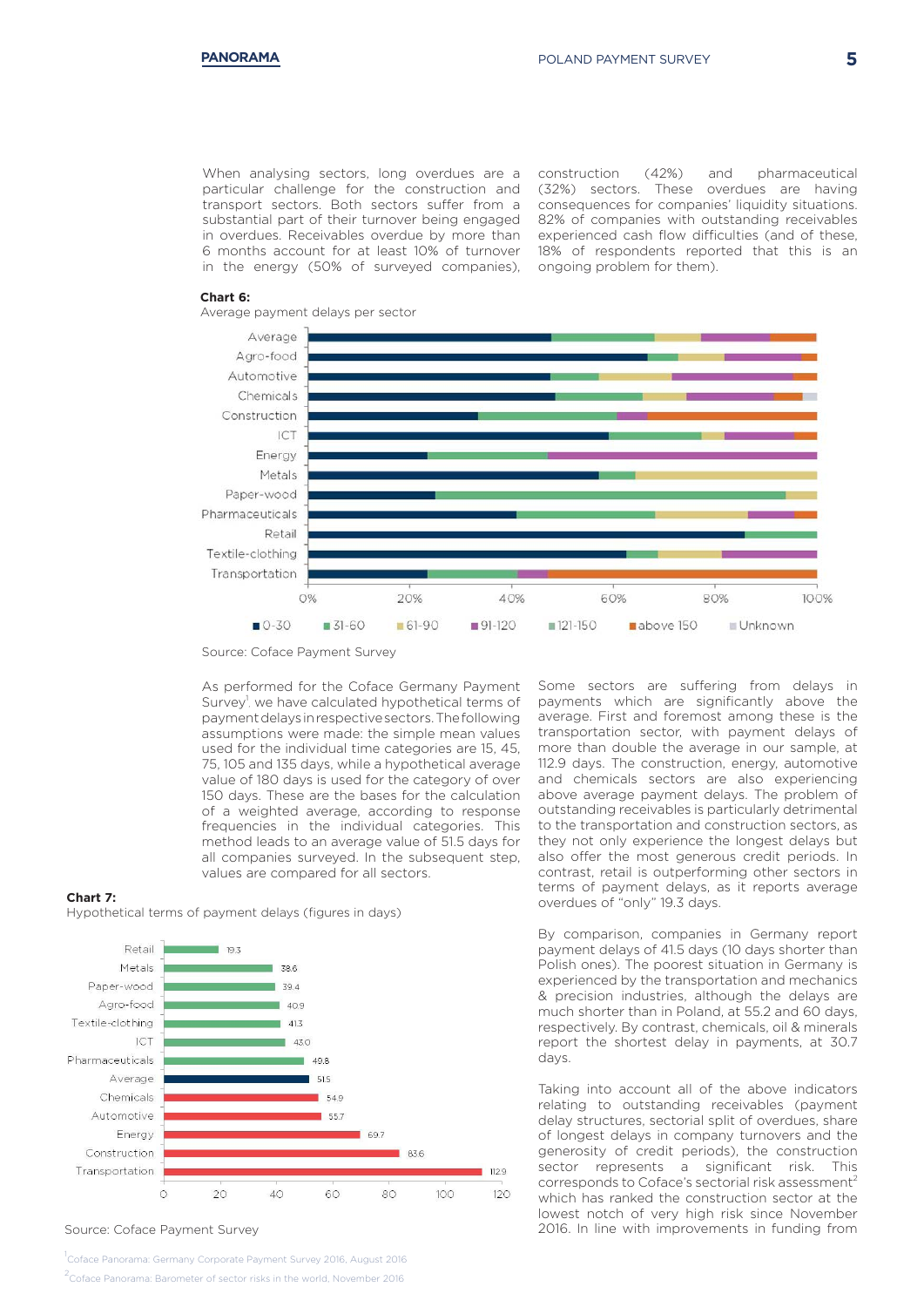the current EU budget (as mentioned above), the construction sector should enjoy an improved business environment and liquidity risks should thus start to decrease. The return of interest from the private sector to invest in fixed assets would also help to support the construction sector, as investments in buildings and structures fell last year. Although 2017 should show some improvements, these will probably not be perceived before the second half of the year.

#### **Chart 8:**

Poland: Coface Sector risk assessments



Source: Coface

Companies interviewed in our survey also shared their views on the reasons for overdue payments from their clients. The respondents noted that payment delays are mainly caused by their clients' financial difficulties (such as cash flow problems, or lack of access to financing), fraud, immoral behaviour and customers' own financial management problems (such as poor collection of receivables). As a result, companies have had to introduce effective actions against debtors. These actions have mainly had recourse to third party

#### **Chart 9:**

Expected changes in the size of outstanding receivables over the next six months (figures in balance points)



Source: Coface Payment Survey

services (such as debt collection and external lawyers), as indicated by 44% of the surveyed companies. Internal resources for monitoring and debt collection were used by 40% of companies, while arbitration and mediation actions were practiced relatively rarely (by 9% of companies).

The level of outstanding receivables is expected to stabilise. In terms of future anticipations regarding overdues, almost half of the companies questioned do not expect to see changes in the next six months. There are a greater percentage of companies (29%) that expect to see a decline in outstanding receivables than those who forecast that they will increase (22%). Among larger companies, 37% anticipate a growing number of overdues, while 37% expect no change. Large companies, thanks to their size and strong negotiating power, benefit not only from being offered longer credit periods but also extended terms of paying their liabilities. The sectorial split indicates that some sectors will suffer more than others from overdues over the following months. In the construction sector, 55% of companies expect to see increasing overdues, while only 12% anticipate a decrease. It would appear that the most difficult period has passed for the construction sector, but the improvement will be gradual. The reluctance of companies to make fixed investments (including new constructions) is not expected to deepen, there are still good developments on the housing market and EU cofinanced investments are likely to rebound.

It will, however, take time for the latter to boost the dynamics of the construction sector (which Coface anticipates will be in mid-2017) and overall economic activity. We therefore expect that the financial results of construction companies are likely to reflect this improvement closer to the year-end. A relatively significant share (39%) of companies in the transport sector expect that their overdues will rise and only 8% believe they will decrease, but over half do not anticipate any change. The transport sector is much more dependent on external factors than the rest of the economy. Polish transport companies are the biggest carrier of international haulage in the European Union. Their main concerns are related to the weaker dynamics of global trade, the protectionist measures on road transport that have been implemented by some Western European countries and the growing difficulties in filling job vacancies. These uncertainties will continue to weigh on the sector in 2017 and even the environment of relatively low oil prices (subject to fluctuate in the course of year) is not sufficient to compensate for these challenges. In contrast, segments which expect the strongest falls in outstanding receivables over the next 6 months include the textile-clothing, metals and automotive sectors. This correlates with Coface's sector risk assessments, which indicate lower risks for similar sectors, particularly automotives. The exception is the metals sector, which despite a potentially lower amount of overdues is still faced with a challenging global situation for metals and the improvement will only be gradual.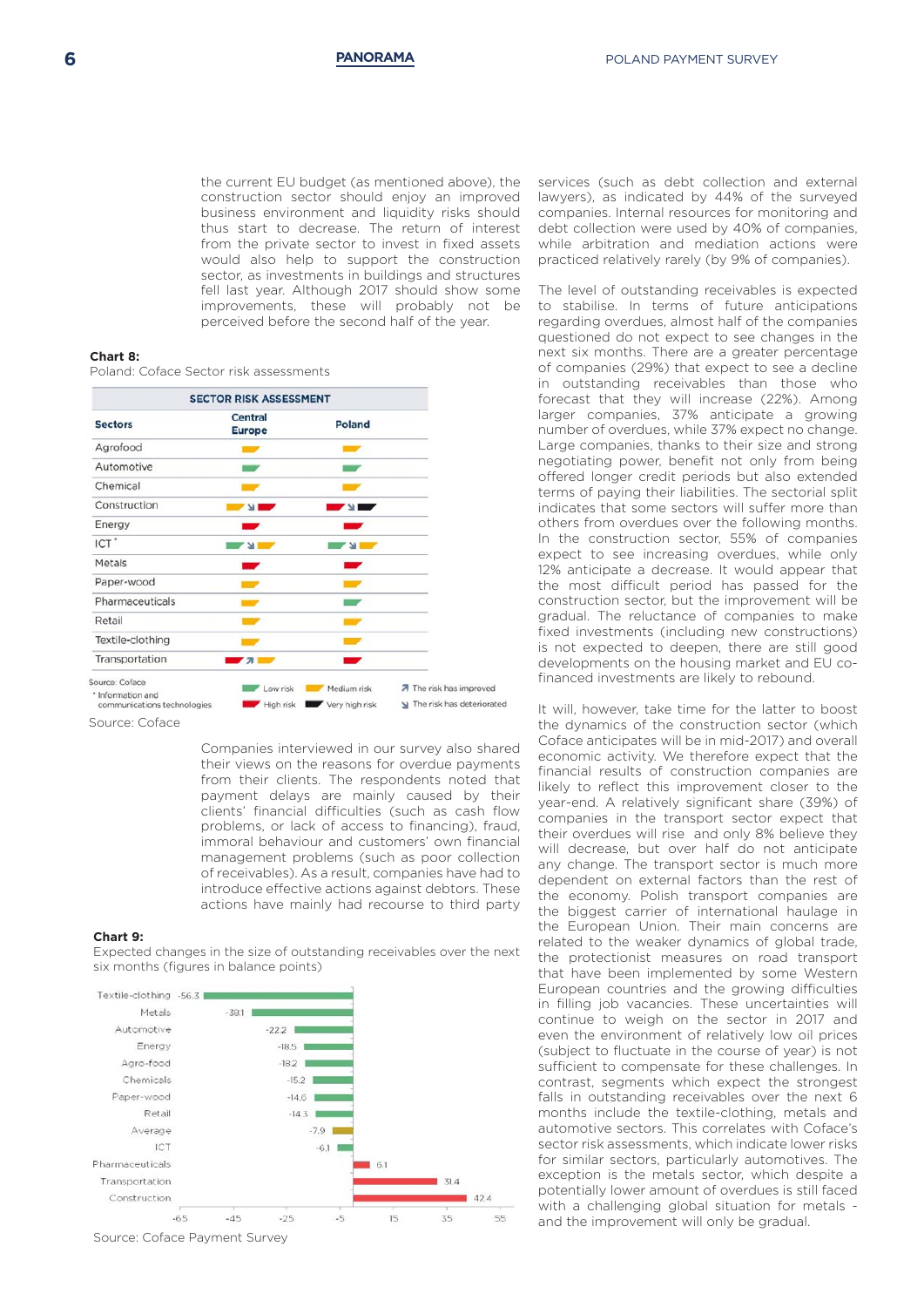

## Who are our respondents?

#### **Chart 10:**

Size of companies by turnover



**Chart 11:** The main business activity



Source: Coface Payment Survey

## Payment periods

#### **Chart 12:**

Average and maximum credit periods (shares in total)



#### **Chart 13:**

Average credit periods in sectors

Source: Coface Payment Survey



Source: Coface Payment Survey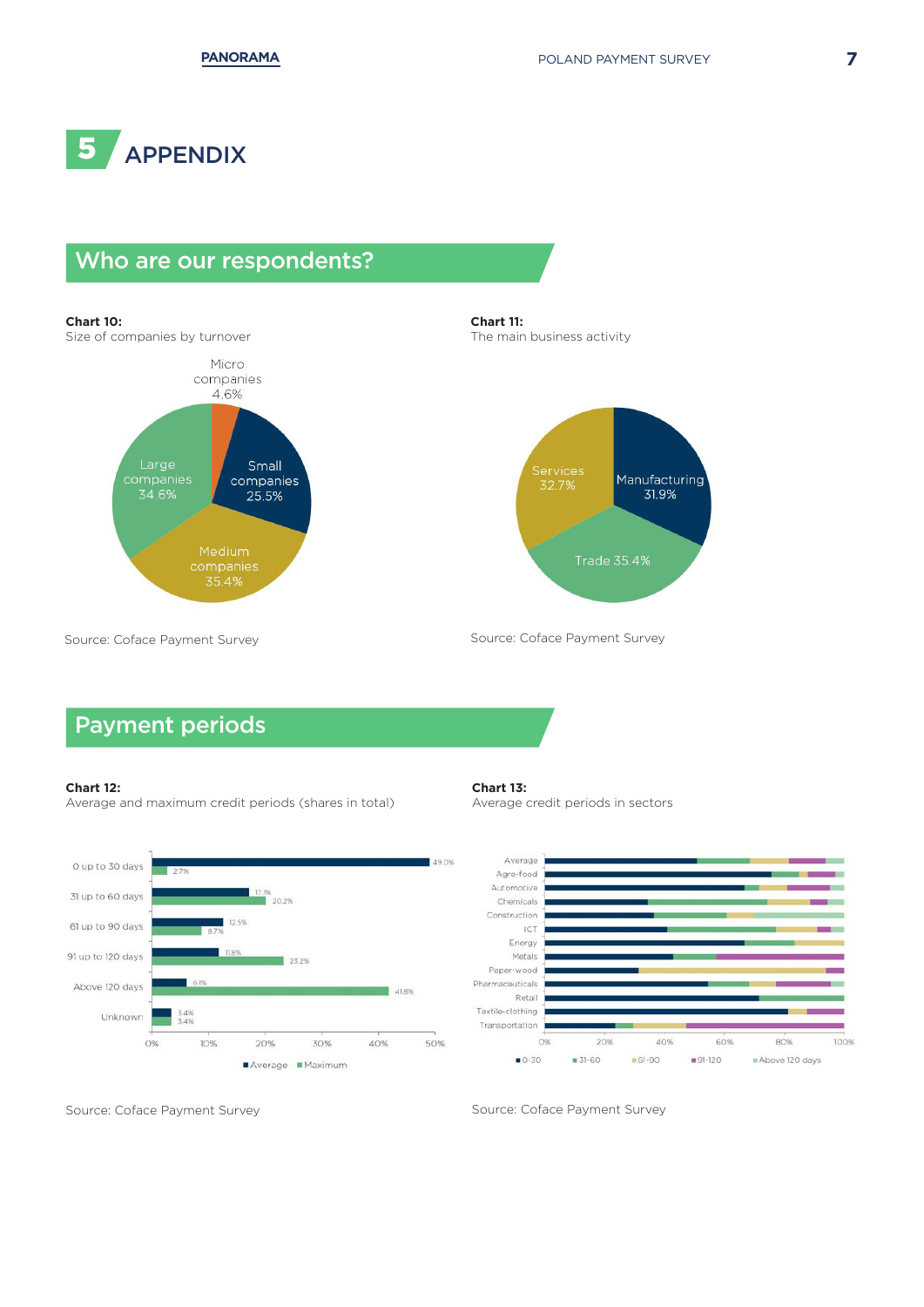#### **Chart 14:**

Expected developments in credit periods, by size of companies´ counterparties



Source: Coface Payment Survey

## Payment delays

#### **Chart 15:**

Average payment delays in last six months



Source: Coface Payment Survey

#### **Chart 16:**

Average payment delays in last six months, per sector



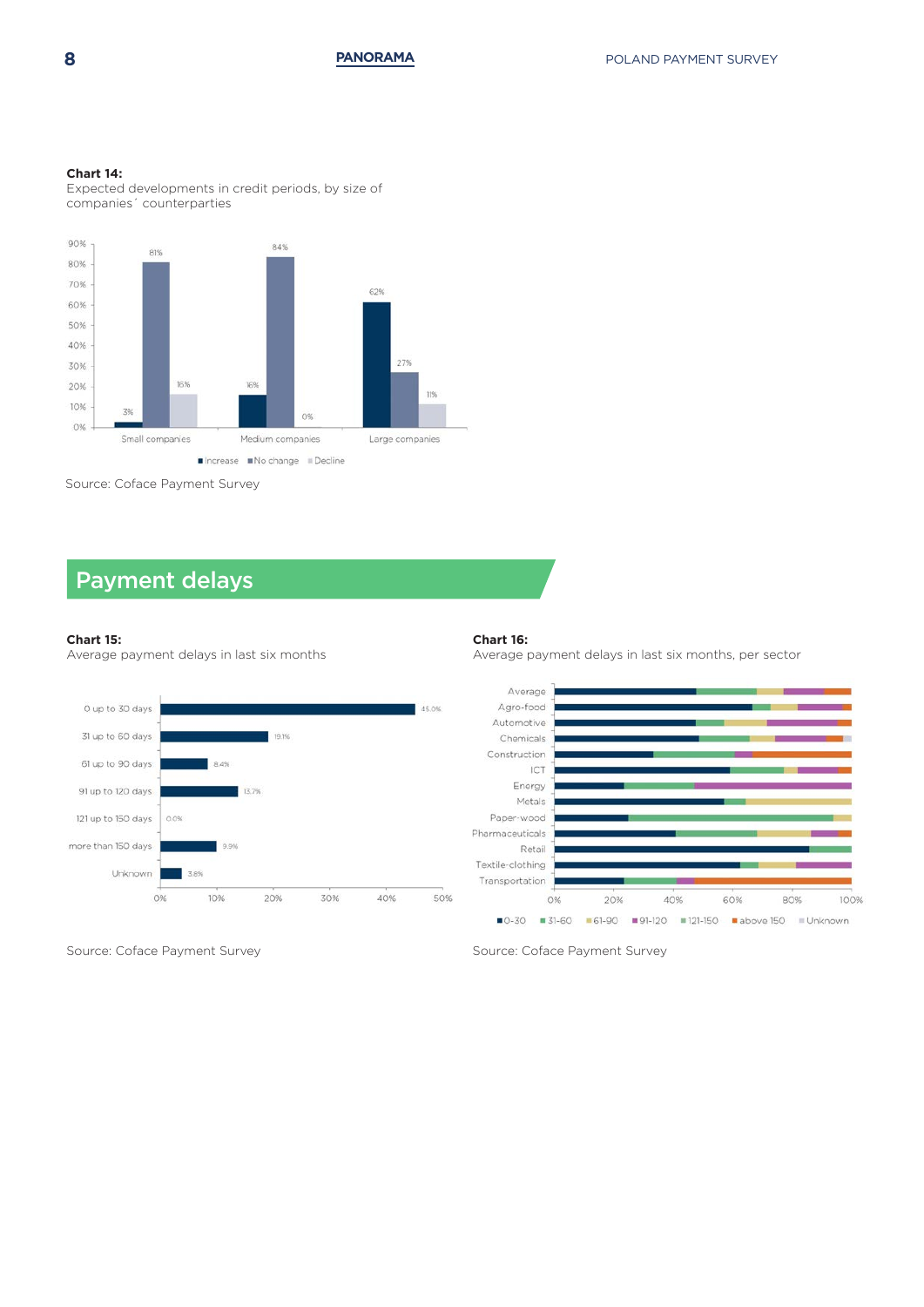#### **Chart 17:**

Expected changes in the size of outstanding receivables over the next six months, per sector (figures in balance points



Source: Coface Payment Survey

#### **Chart 19:**

Level of outstanding receivables owing over six months, as a percentage of total annual turnover



Source: Coface Payment Survey

#### **Chart 18:**

Expected changes in the size of outstanding receivables over the next six months, by size of company´s counterparts



Source: Coface Payment Survey

#### **Chart 20:**

The most effective action in the case of non-payment



- Monitoring and debt collection by company's internal resources
- Debt collection using the third party services
- Arbitration or mediation
- **Other**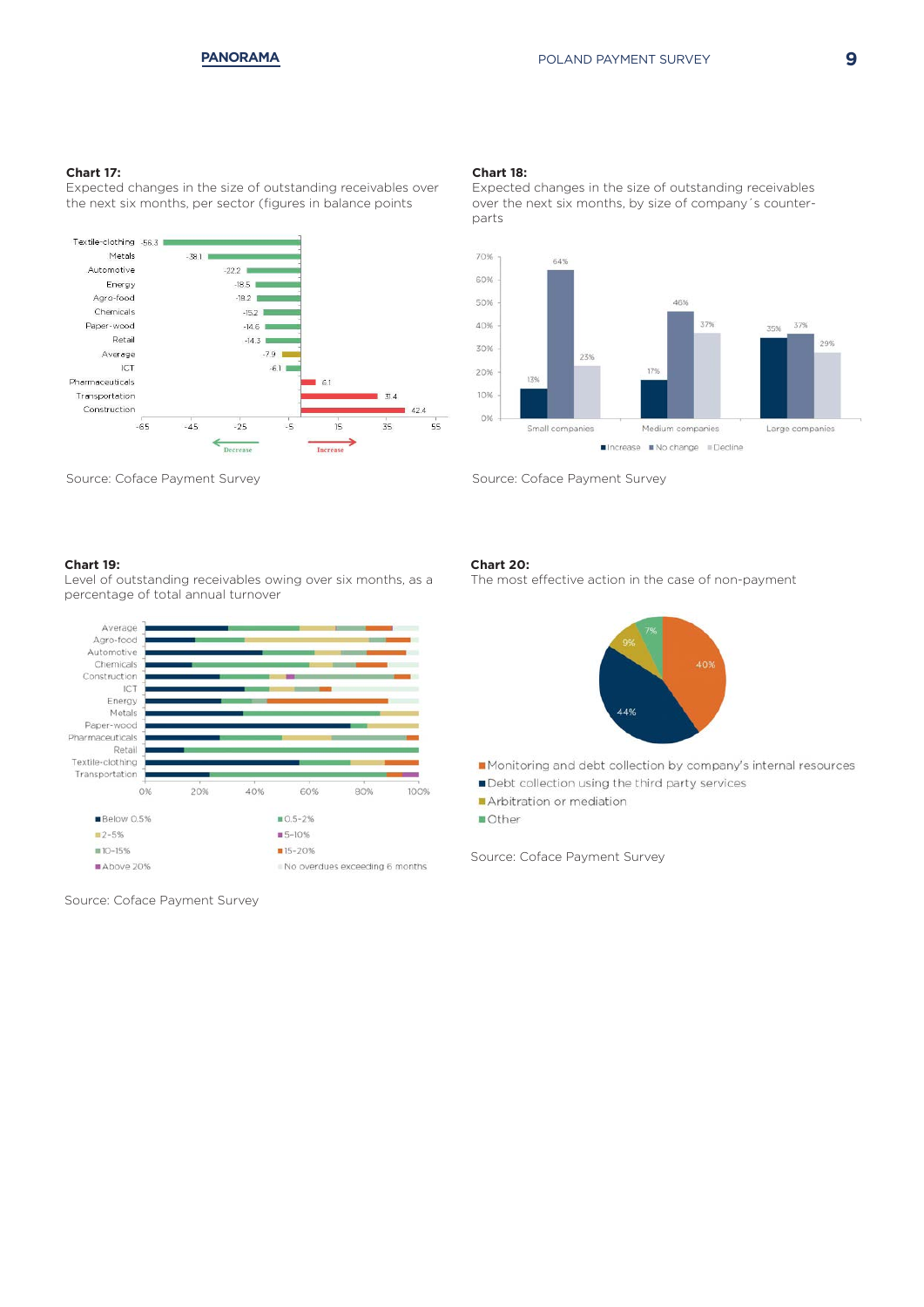## Expectations of business and economic environment developments

#### **Chart 21:**

Future sales by sectors



Source: Coface Payment Survey Source: Coface Payment Survey

#### **Chart 23:**

Expected price changes 70% 59% 60% 47% 50% 38% 40% 27% 30% 20% 15% 14% 10%  $0%$ Company's suppliers' prices Company's prices

■Increase ■No change ■Decrease

#### **Chart 25:**

Factors that might limit the expansion of business (several answers possible)



#### **Chart 22:**

Expected workforce changes



#### **Chart 24:**

Plans to expand in the next six months



Source: Coface Payment Survey Source: Coface Payment Survey

#### **Chart 26:**

The destination of biggest potential to expand



Source: Coface Payment Survey